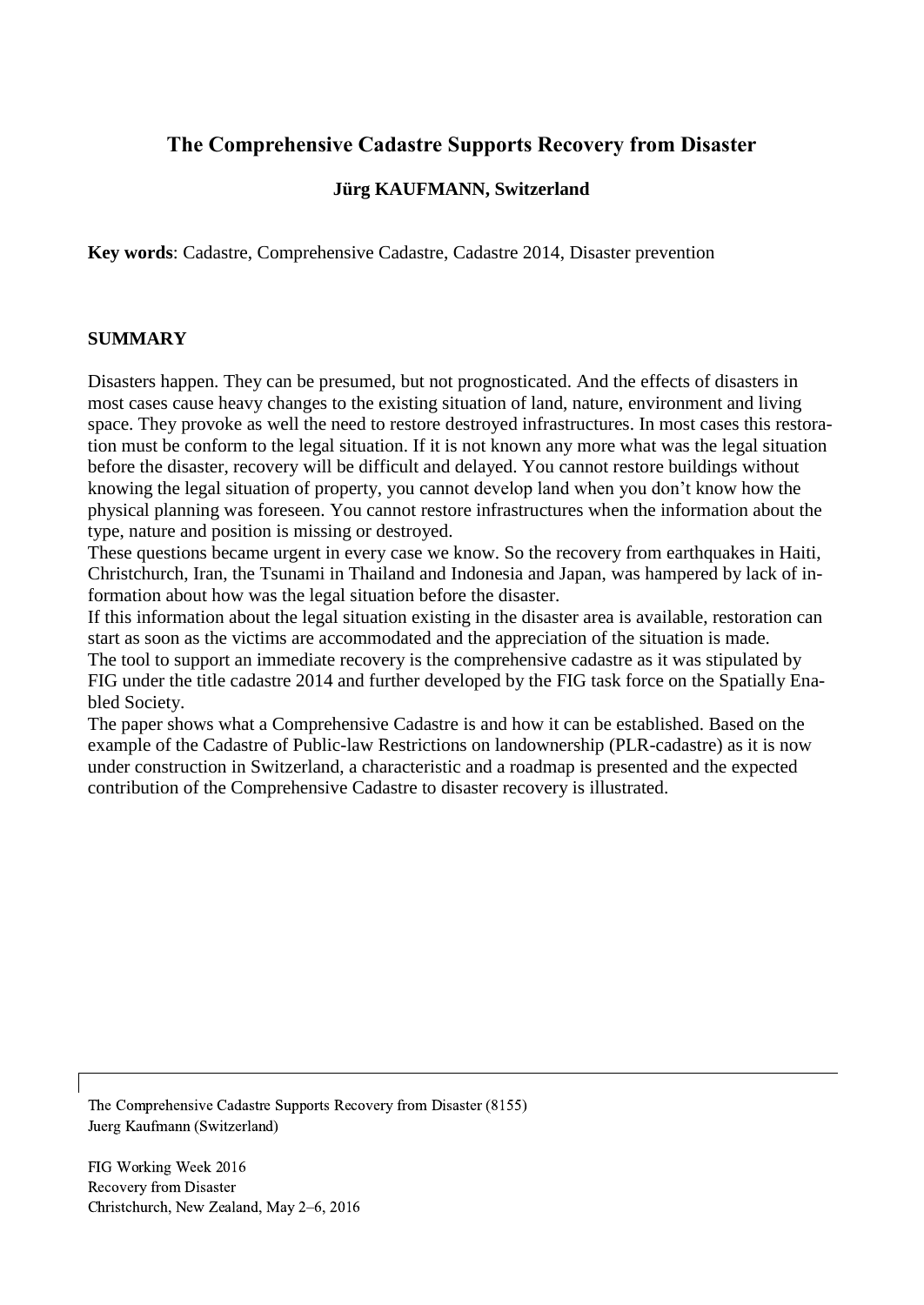# **The Comprehensive Cadastre Supports Recovery from Disaster**

# **Jürg KAUFMANN, Switzerland**

# **1 DISASTERS HAPPEN**

Disasters can be presumed, but not prognosticated. The damage they cause is tremendous and recovery is hampered by lack of knowledge about the situation before. Recovery can only be tackled efficiently, when the information about the legal situation of the land is known and reconstruction work can be carried out in a rightful manner.



Figure 1 Disasters create tremendous damage

Often the information about the legal situation was not available before or was lost during the disaster. After the Haiti earthquake 2010 the prominent Swiss economist Dr. Beat Kappeler stated: *Without the property right and its guaranty, the reconstruction will not be successful*. And not only the existing situation concerning private rights to land and soil, but all the public-law arrangements effective in the affected area, which exist in every country of the world, should be known.

Normally a huge effort is needed to get the information in hand to enable efficient recovery procedures.

So, a very useful prevention from disaster is the setup of a Comprehensive Cadastre as quick as possible.

With such a tool, recovery will be much easier and efficient.

The Comprehensive Cadastre Supports Recovery from Disaster (8155) Juerg Kaufmann (Switzerland)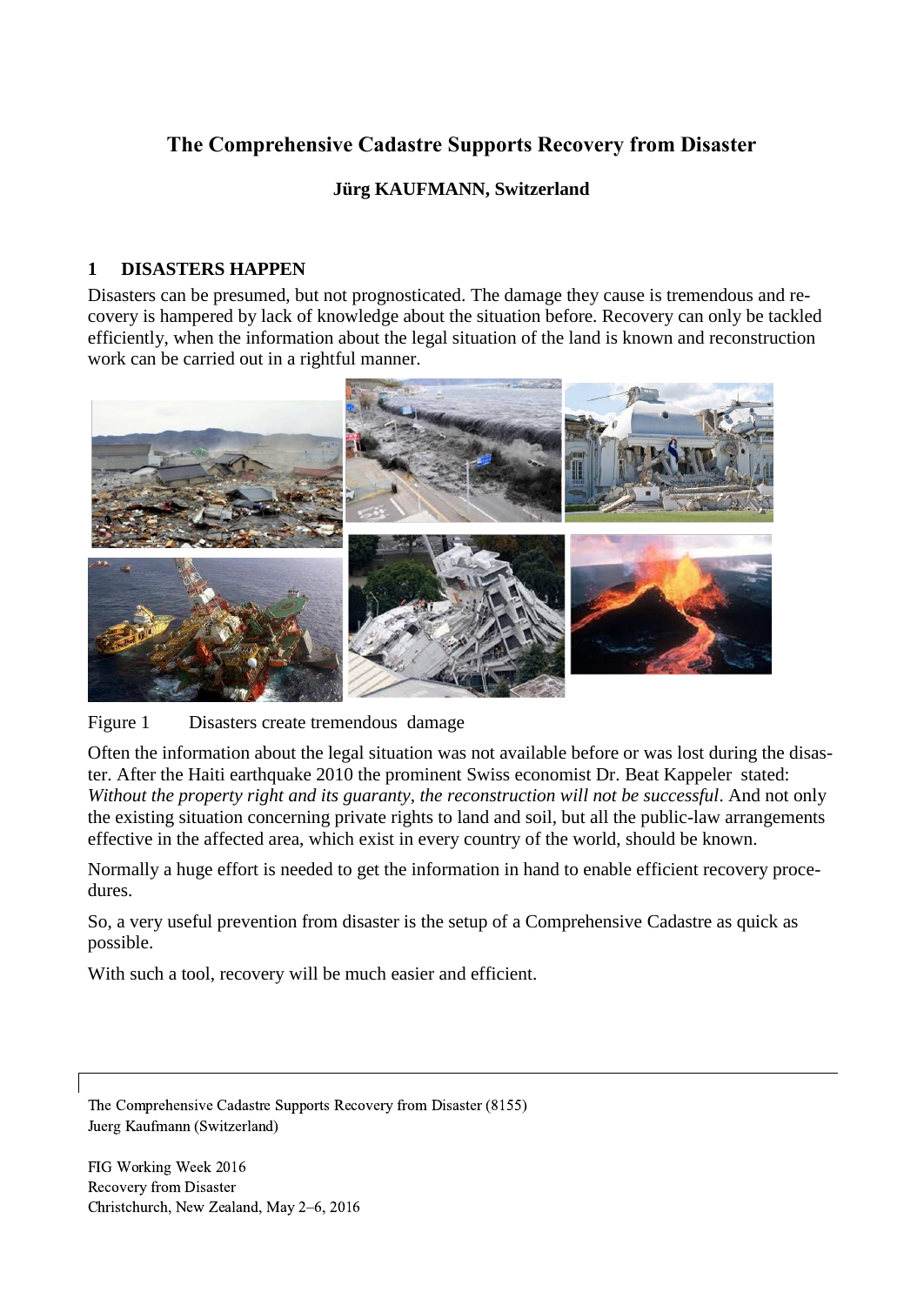## **2 WHAT IS A COMPREHENSIVE CADASTRE?**

The first cadasters date back to roman times to recover state owned lands that had been appropriated by private individuals, and thereby recover income from such holdings. These purposes remained unchanged for a long time until the issues of overcrowding and environment protection became obvious mainly after World War II. Emission cadasters, pipeline cadasters and multi-purpose cadastre arose, in many cases as parallel facilities to the property cadastre.

In view of the developments taking place in the field of cadastre, FIG Commission 7 launched in 1994 a working group with the following terms of reference:

*'Study cadastral reform procedures as applied in developed countries, take into consideration automation of the cadastre and the role of the cadastre as part of a larger land information system, evaluate trends in this field and produce a vision of where cadastral systems will be in the next 20 years, show the means by which these changes will be achieved and describe the technology to be used in implementing these changes'*.

The result of the work was published 1998 under the title CADASTRE 2014 - A Vision for a Future Cadastre System by the chair Jürg Kaufmann and the secretary Daniel Steudler with the Working Group 1 of FIG Commission 7.

CADASTRE 2014 after the publication was translated in about 30 languages<sup>1</sup> and influenced the thinking about cadastral systems.

The brochure Cadastre 2014 launched six statements showing the developments expected in the next 20 years:

The six statements of Cadastre 2014

| Statement 1 - Cadastre 2014 will show the complete legal situation in land, including<br>public rights and restrictions.<br>Statement 2 - The separation between maps and registers will be abolished. |
|--------------------------------------------------------------------------------------------------------------------------------------------------------------------------------------------------------|
| Statement 3 - Cadastre Mapping will be dead - long live modelling                                                                                                                                      |
| Statement 4 - Paper and Pencil Cadastre will have gone.                                                                                                                                                |
| Statement 5 - Cadastre 2014 will be highly privatized! Public and private sector<br>working closely together.<br>Statement 6 - Cadastre 2014 will be cost recovering.                                  |
|                                                                                                                                                                                                        |

Figure 2 The six statements of CADASTRE 2014

 $\frac{1}{1}$  [www.fig.net](http://www.fig.net/) > publications

1

The Comprehensive Cadastre Supports Recovery from Disaster (8155) Juerg Kaufmann (Switzerland)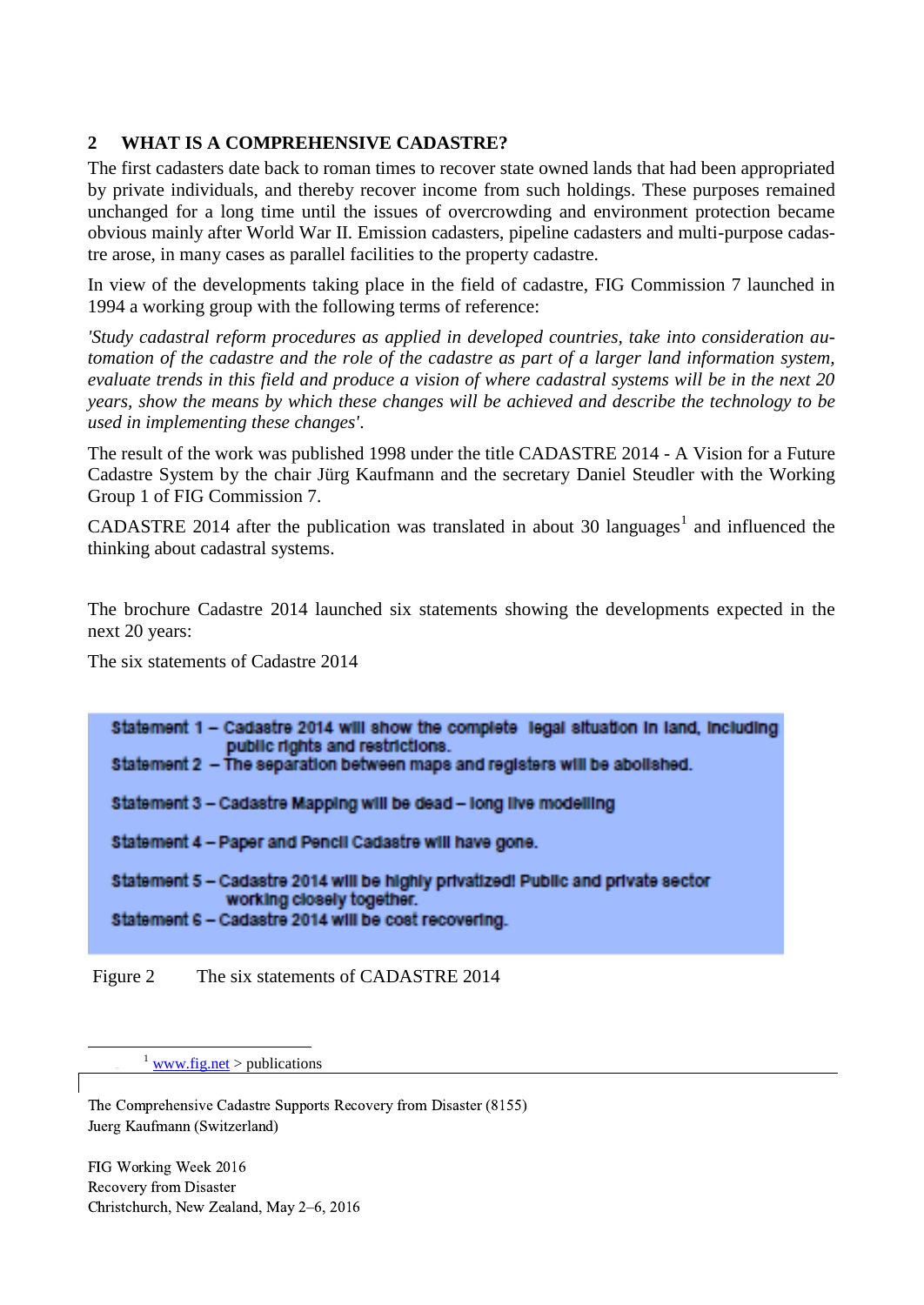Statement 1 describes the idea of a Comprehensive Cadastre being a further development of the traditional cadastre to an infrastructure documenting not only the land property rights but also all the rights restrictions and responsibilities imposed on land by official or traditional whether written or unwritten regulations.

The Comprehensive Cadastre must cover a wider field than the traditional cadastre has since its introduction. The circumstances of the resource land have changed significantly since its inception.

During the development of the legal systems, the private laws were dominant. The constitutions of most countries defined the rights of the citizens, one of which is the guarantee to own property. Civil codes have reinforced this guarantee and defined clear procedures and institutions to protect the rights of citizens against alienation.

The growing world population and the development of new technologies lead to an intensified use of natural resources including land. To protect the natural resources from being totally consumed, damaged, or destroyed, the absolute right to use the natural resources was restricted in the name of the social necessity.

Especially after World War II, the number of new public laws grew significantly. Public law regulation of land use planning, environment protection, noise protection, construction laws, protection against danger caused by natural phenomena, etc. arose.

While these definitions under public law have an impact on the property rights of the landowner, they are not part of the official register. Despite the boundary definition process of the rights and restrictions defined under public law follows democratic legal rules, there is no boundary verification, no title verification, and no registration of the right in an official legal register.

Aside from land objects from private and public law, we can find a third category of legal land objects, namely areas where traditional rights, e.g. tribal land use rights exist. They can overlap other legal land objects, such as private property rights and public rights and restrictions, and concessions for the exploitation of natural resources. A feasible documentation of these traditional, customary rights, creating legal security, is often absent.

The Comprehensive Cadastre must correct this situation, which is becoming more and more precarious. It must document, in a safe manner, all legal aspects of land.

The Comprehensive Cadastre Supports Recovery from Disaster (8155) Juerg Kaufmann (Switzerland)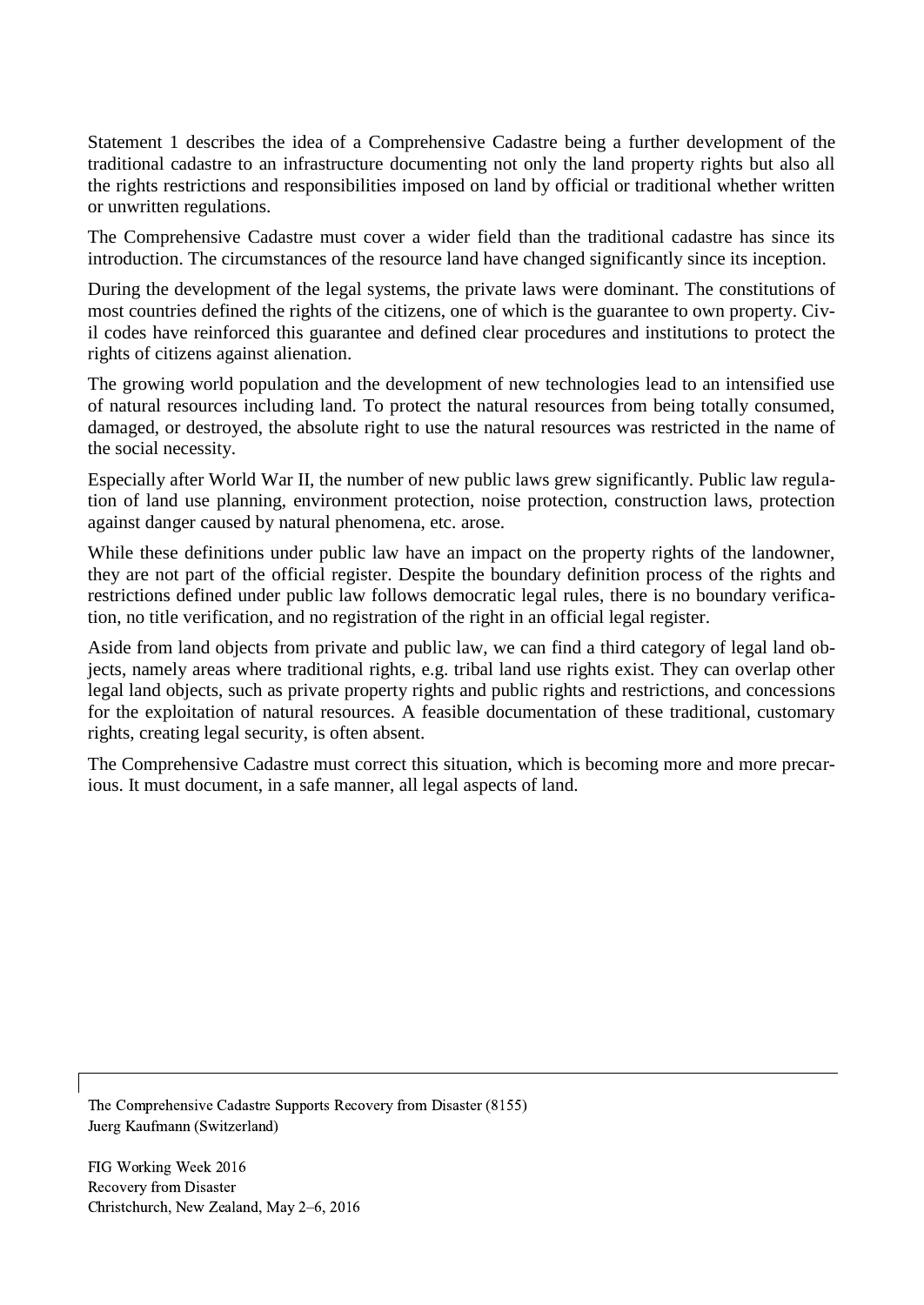

Figure 3 The Comprehensive Cadastre is a reliable documentation of the legal situation

# **3 STRUCTURE OF THE COMPREHENSIVE CADASTRE**

The structure of the Comprehensive Cadastre is to follow the principle of legal independence stipulated by CADASTRE 2014.

The principle stipulates that:

*• legal land objects, being subject to the same law and underlying a unique adjudication procedure, have to be arranged in one individual data layer; and*

*• for every adjudicative process defined by a certain law, a special data layer for the legal land objects underlying this process has to be created.*

The Comprehensive Cadastre is therefore based on a data model, organized according to the legislation for the different legal land objects in a particular country or district.

The Comprehensive Cadastre Supports Recovery from Disaster (8155) Juerg Kaufmann (Switzerland)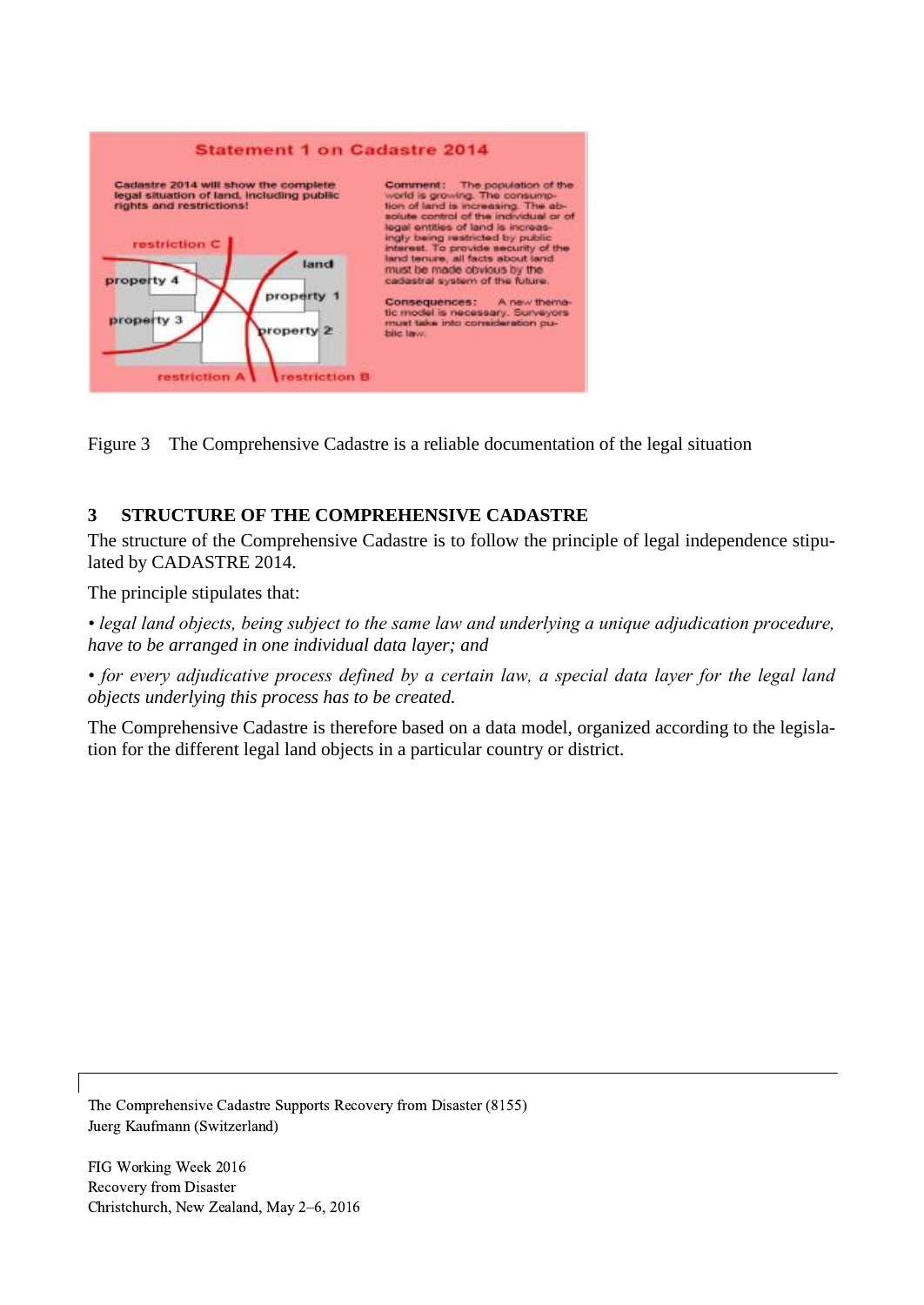

Figure 4 The principle of legal independence

While the traditional cadastre consists in general of one information layer representing the information about boundaries between different properties, in the Comprehensive Cadastre are added information layers representing the boundaries between land objects defined by different legal topics, which exist in a jurisdiction.

Daniel Steudler and Abbas Rajabifard designate this principle in the FIG Publication No 58 Spatially Enabled Society<sup>2</sup> as institutional independence. With this term, they indicate that this structure is suitable to assign the responsibility for the data layers to the authority charged with the enforcement of a certain Act.

### **4 PRECONDITIONS FOR THE COMPREHENSIVE CADASTRE**

A further principle stipulated in Cadastre 2014:

*To make sure that legally independent organized land objects can be combined, compared, and brought into relation to each other, it is necessary that they will be localized in a common reference system. The combination and comparison of the thus located land objects can be realized by the method of polygon overlaying. This method was published in already in 1973 by Kaufmann and Bigler [1973]<sup>3</sup> .*

The Comprehensive Cadastre will only function in an efficient manner when the relations between land objects can be derived from their location. This avoids links between land objects in different information layers. According to experience in many cases, traditional and distorted maps are anyway to be replaced by data sets located in a common reference system in order to enable modern geographic information systems be able to render the expected services.

<sup>3</sup> Kaufmann & Bigler: New Techniques in Land Consolidation

FIG Working Week 2016 Recovery from Disaster Christchurch, New Zealand, May 2–6, 2016

-

<sup>&</sup>lt;sup>2</sup> Spatially Enabled Society FIG Publication Nr. 58

The Comprehensive Cadastre Supports Recovery from Disaster (8155) Juerg Kaufmann (Switzerland)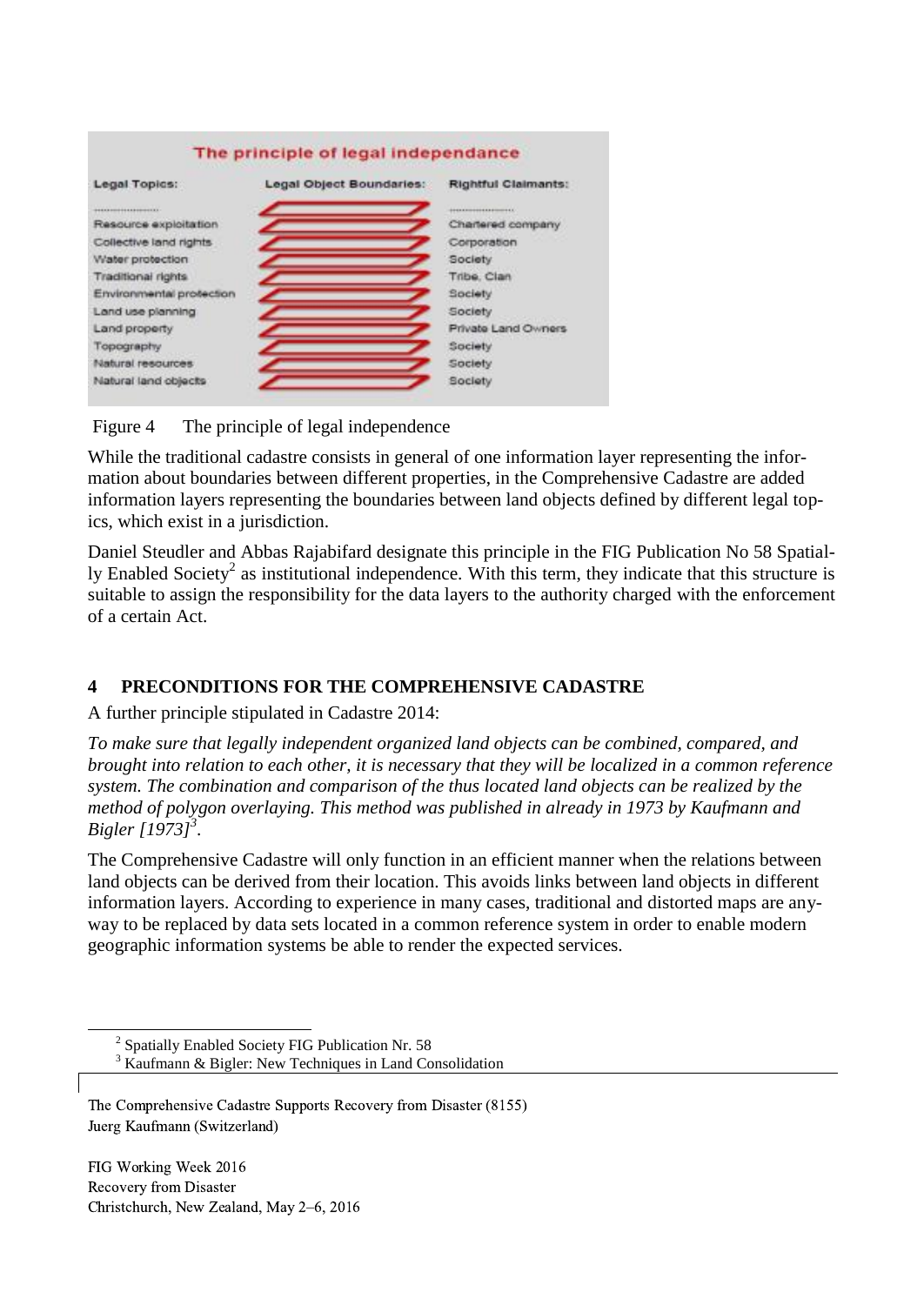Determination of relations between land objects



Figure 5 Arithmetic determination of relation between objects

### **5 STEPS TO IMPLEMENT A COMPREHENSIVE CADASTRE SUCCESSFULLY**

**5.1 Introduce the possibility for the Comprehensive Cadastre in your legal framework**  It is wise to fix the principle of a Comprehensive Cadastre before starting with the setup. Switzerland decided to introduce the cadastre of Public Law restrictions on Landownership, which can be considered as a first step of the Comprehensive Cadastre. A short article was introduced in Switzerland's Federal Act of 5 October 2007 on Geoinformation (Geoinformation Act) [http://www.admin.ch/ch/e/rs/c510\\_62.html:](http://www.admin.ch/ch/e/rs/c510_62.html)

### *Cadastre of Public-law Restrictions on landownership*

### *Art. 16 Subject matter and form*

*1 The Cadastre of public-law restrictions shall contain public-law restrictions on landownership rights which, in accordance with the provisions of the Civil Code are not part of the Land Register.*

*2 The Federal Council determines which official geodata under federal legislation are entered in the Cadastre of public-law restrictions.*

*3 The cantons may define additional official geodata of proprietary nature that must be recorded in the Cadastre of public-law restrictions.*

*4 The Cadastre of public-law restrictions shall be made available in electronic form either online or by any other method.*

*5 The Federal Council shall determine the minimum requirements with regard to the organization, management, data harmonization, methods and processes for the Cadastre of public-law restrictions.*

In the Principality of Liechtenstein the legal base was laid in the Law on the official surveying as follows:

The Comprehensive Cadastre Supports Recovery from Disaster (8155) Juerg Kaufmann (Switzerland)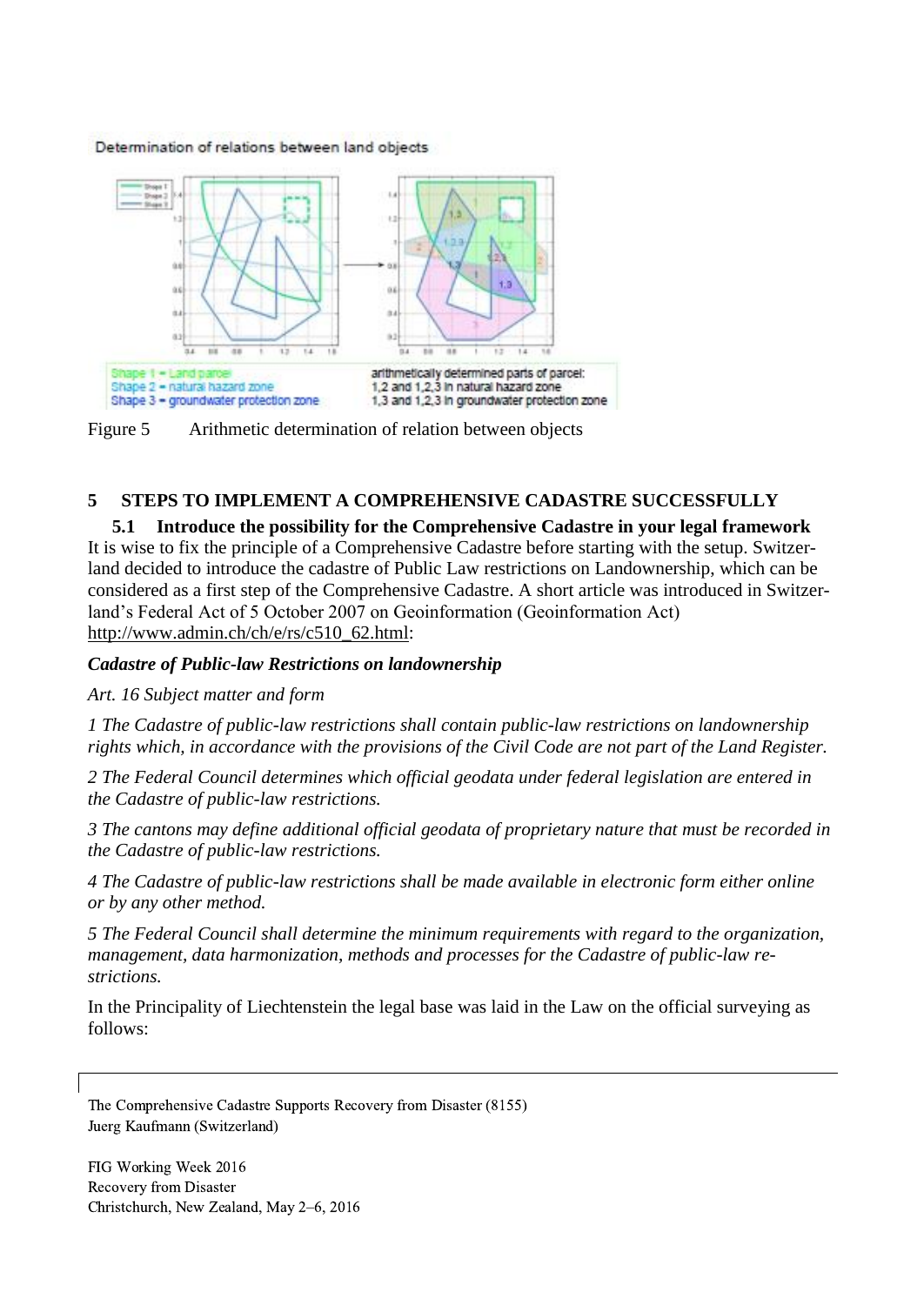## *Documentation of the public-law restriction of the landownership*

*Art. 57 Basic principle*

*1) The public-law restrictions with geometric characteristic as, in particular land use and development plans, protection zones or building lines, are represented in specific information layers.* 

*2) The government determines the spheres, were information layers are defined.*

### **5.2 Develop an enactment on the Comprehensive Cadastre**

Because the rules for the Comprehensive Cadastre are the same as those for the traditional cadastre a regulation can be kept short. In Switzerland we developed an Ordinance on the Cadastre of Public-law Restrictions on Landownership (PLR-Cadastre) with 33 articles regulating the details.

| Section 1:        | <b>General provisions</b>           |
|-------------------|-------------------------------------|
| Section 2:        | <b>Content and Information</b>      |
| Section 3:        | <b>Inclusion into the Cadastre</b>  |
| Section 4:        | <b>Forms of Access</b>              |
| Section 5:        | Authentification                    |
| Section 6:        | <b>Function as official gazette</b> |
| Section 7:        | Organization                        |
| <b>Section 8:</b> | Financing                           |
| Section 9:        | Participation                       |
| Section 10:       | <b>Final Provisions</b>             |
|                   |                                     |

Figure 6 The content of the Swiss Ordinance on the PLR-Cadastre

### **5.3 Introduce data and representation modeling as mandatory**

One important aspect for the successful implementation is the provision to use data modelling for the description of all data topics of the Comprehensive Cadastre and representation models to define how these data are to be represented on maps or other documents.

Switzerland regulated this in the framework of the Federal Act of 5 October 2007 on Geoinformation. As modeling standard we use INTERLIS 2. Please consult [www.interlis.ch](http://www.interlis.ch/) for details.

### **5.4 Determine a responsible authority for the Comprehensive Cadastre**

In every country a responsible authority must be designated to organize the Comprehensive Cadastre. To allocate this task to the authority already taking care of the traditional property cadaster seems to be appropriate and advantageous.

### **5.5 Scan your legal framework including traditional rules**

A first task of the responsible authority is the scanning of the existing legal framework and also all existing unwritten traditional legal arrangements. As soon as a law or a regulation contains arrangements concerning maps, sketches, schemes, boundaries, building lines, etc., it is to be supposed that the respective land objects are candidates for inclusion in the Comprehensive Cadastre.

#### **5.6 Identify the stakeholders**

A further result of this scan shows the institutions responsible for the enforcement of the law. These institutions are the stakeholders to be involved in the implementation of the Comprehensive Cadastre. The further steps will be undertaken together with these stakeholders.

The Comprehensive Cadastre Supports Recovery from Disaster (8155) Juerg Kaufmann (Switzerland)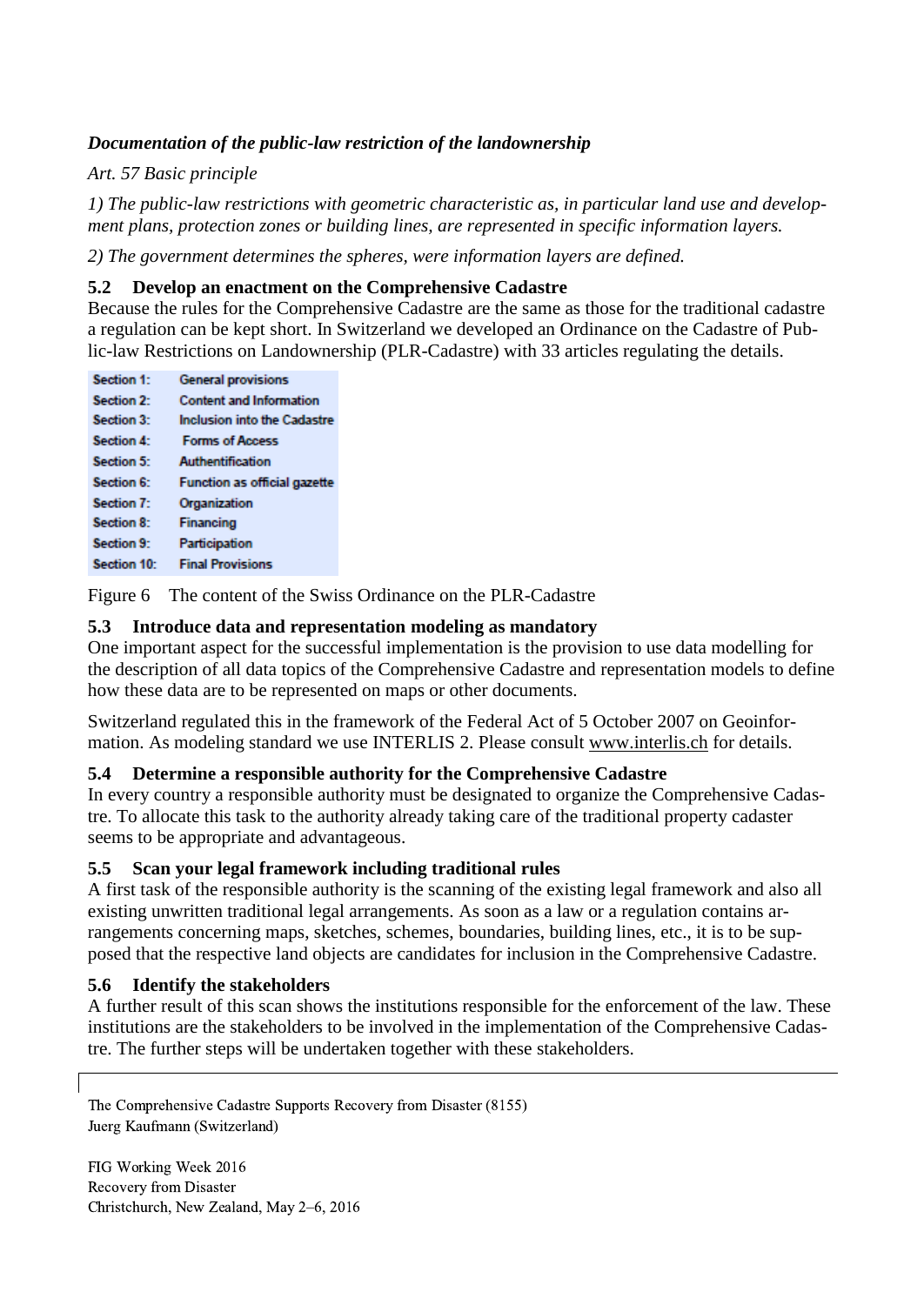## **5.7 Create data models for all legal topics included into the Comprehensive Cadastre**

It is important to describe all data of the Comprehensive Cadastre in a precise and easy to interpret manner in cooperation with the respective stakeholders. The modeling paradigm was launched by statement 3 of Cadastre 2014.

A tool for data modeling is determined in the ISO/TC211 – Geographic information/Geomatics Standards. The ISO 19152 standard published in 2012 deals with the Land Administration Domain Model (LADM). The standard describes the data model with Entity-Relationship-Diagrams but does not offer automatic model and data checking possibilities. Switzerland uses since 1993 the standardized data description language INTERLIS, which allows computer-assisted model and data checking. Recently the developers of the LADM from The Netherlands and Swiss data modelling specialists undertook an initiative to combine these modeling approaches by description of the LADM in INTERLIS 2 to profit from automatic checking facilities.



Figure 7 Data modeling

Switzerland has developed data models for all data topics to be included in the Swiss PLR-Cadastre. The models are public and can be found on<http://models.geo.admin.ch/>

### **5.8 Identify the procedures for the definition of legal arrangements**

Similar to the traditional cadastre the effective procedures are to be learned and pursued by to make sure the Comprehensive Cadastre works correctly. Sometimes these procedures are complicated and in many cases not handled correctly. It is worthwhile to analyze the procedures carefully and to take the opportunity to simplify them, if this is possible.

The Comprehensive Cadastre Supports Recovery from Disaster (8155) Juerg Kaufmann (Switzerland)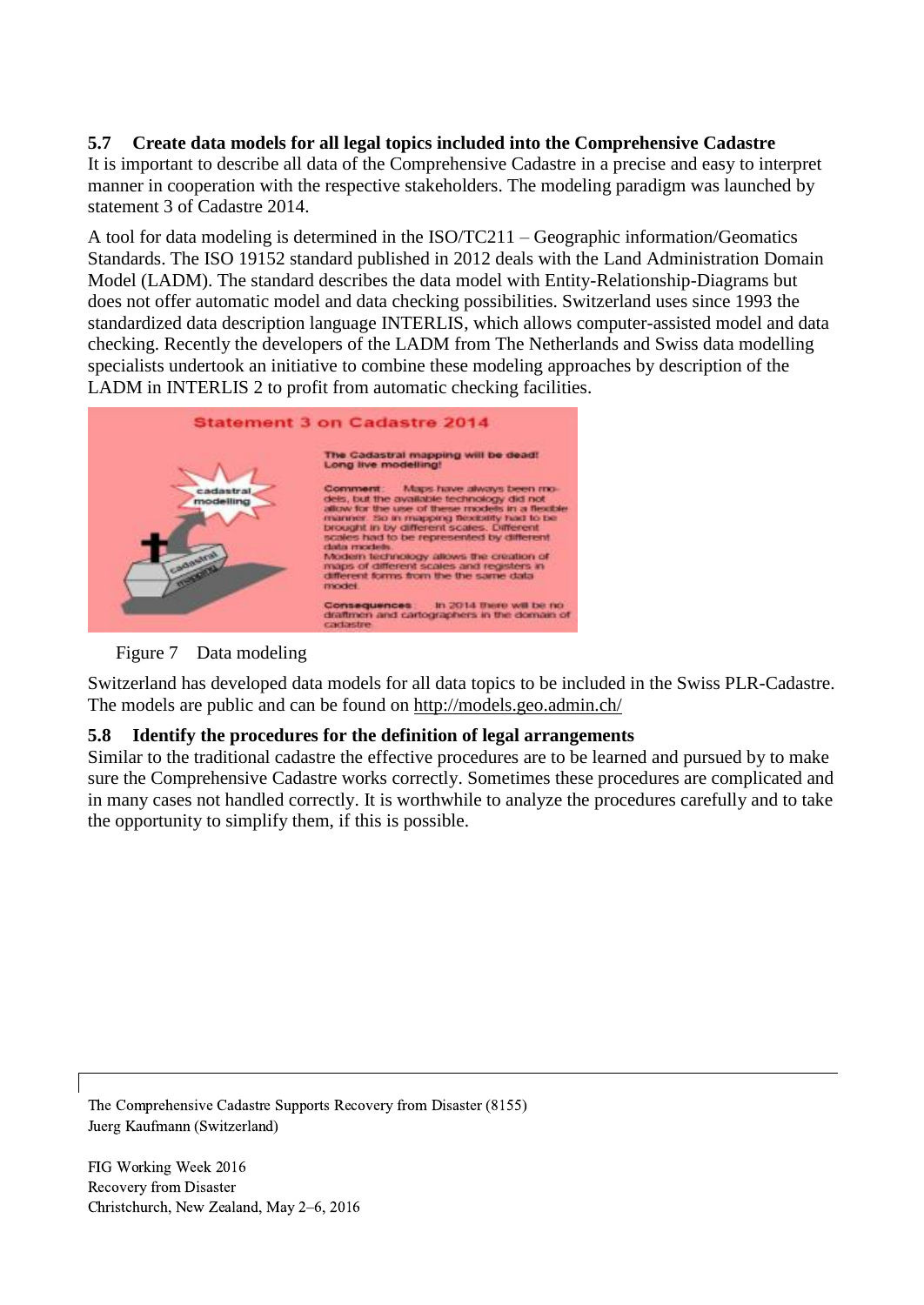

Figure 8 Definition procedures for legal arrangements

### **5.9 Develop a feasible IT-Infrastructure**

A Comprehensive Cadastre is unthinkable without the help of IT. In a modern environment it makes sense to base the Comprehensive Cadastre on internet-technology.

In Switzerland's PLR-Cadastre a modern solution GeoApp replacing WebGIS by Web-Application was chosen to realize an integration platform organizing the access to the different information systems of the stakeholders by governing the directories, controlling the access rights, integrate data from different sources, and managing the rules to be applied. Figure 10 shows the possible webapplication GeoApp used for the Swiss PLR-Cadastre. Further information can be found under [www.fig.net/pub/fig2014/papers/ss31/SS31\\_luethy\\_7031.pdf](http://www.fig.net/pub/fig2014/papers/ss31/SS31_luethy_7031.pdf)



Figure 9 Modern web based approach in Switzerland

The Comprehensive Cadastre Supports Recovery from Disaster (8155) Juerg Kaufmann (Switzerland)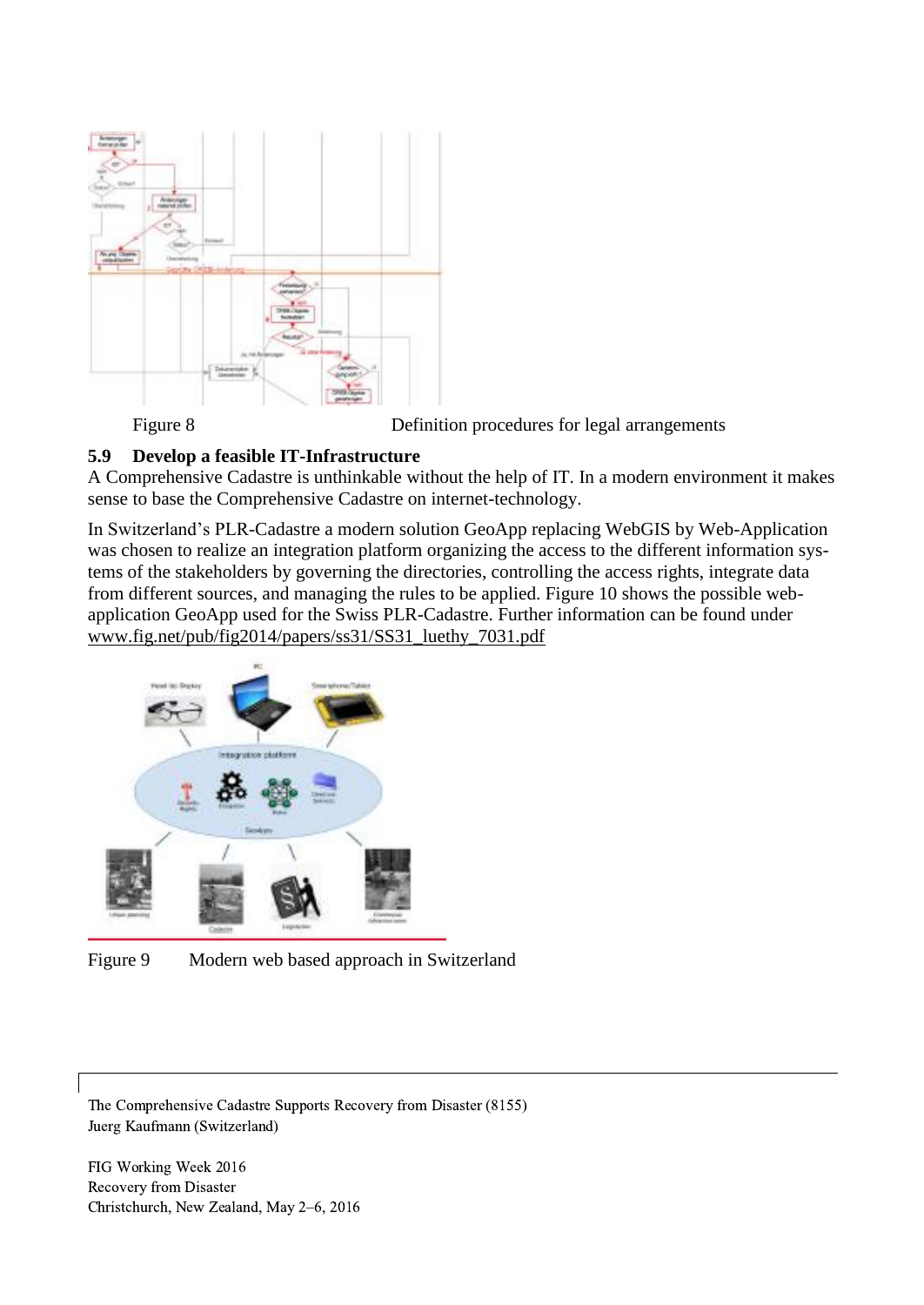#### **5.10 Summary**

- 1. Introduce the possibility for the CC in your legal framework
- 2. Develop a short enactment on the CC
- 3. Introduce data and representation modeling as mandatory
- 4. Determine a responsible authority for the CC
- 5. Scan your legal framework including traditional rules
- 6. Identify the stakeholders
- 7. Create data models for all legal topics included into the CC
- 8. Identify the procedures for the definition of legal arrangements
- 9. Develop a feasible IT-Infrastructure

Figure 10 Nine Steps to achieve the Comprehensive Cadastre

#### **6 THE COMPREHENSIVE CADASTRE SUPPORTS DISASTER RECOVERY**

The Comprehensive Cadastre serves to many purposes as:

- Base for the economic development;
- Regularization of informal legal conditions;
- Poverty reduction;
- **Prevention from land grabbing;**
- Land consolidation;
- Better Spatial Planning;
- **Implementation of Spatially Enabled Societies (SES).**

Besides these purposes it is an essential tool to create favorable conditions for disaster recovery as well. To dispose of a systematic documentation of the legal situation of land, soil and water helps the countries affected by disasters to start with recovery as soon as possible. It is a wise decision to implement a Comprehensive Cadastre before the next disaster takes place.

Our friends from New Zealand have understood the importance of disposing of reliable cadastral information. With their vision cadastre 2034 they have initiated an upgrade of the traditional into a Comprehensive Cadastre. We wish them that they have not to use this instrument in connection with a disaster.

The Comprehensive Cadastre Supports Recovery from Disaster (8155) Juerg Kaufmann (Switzerland)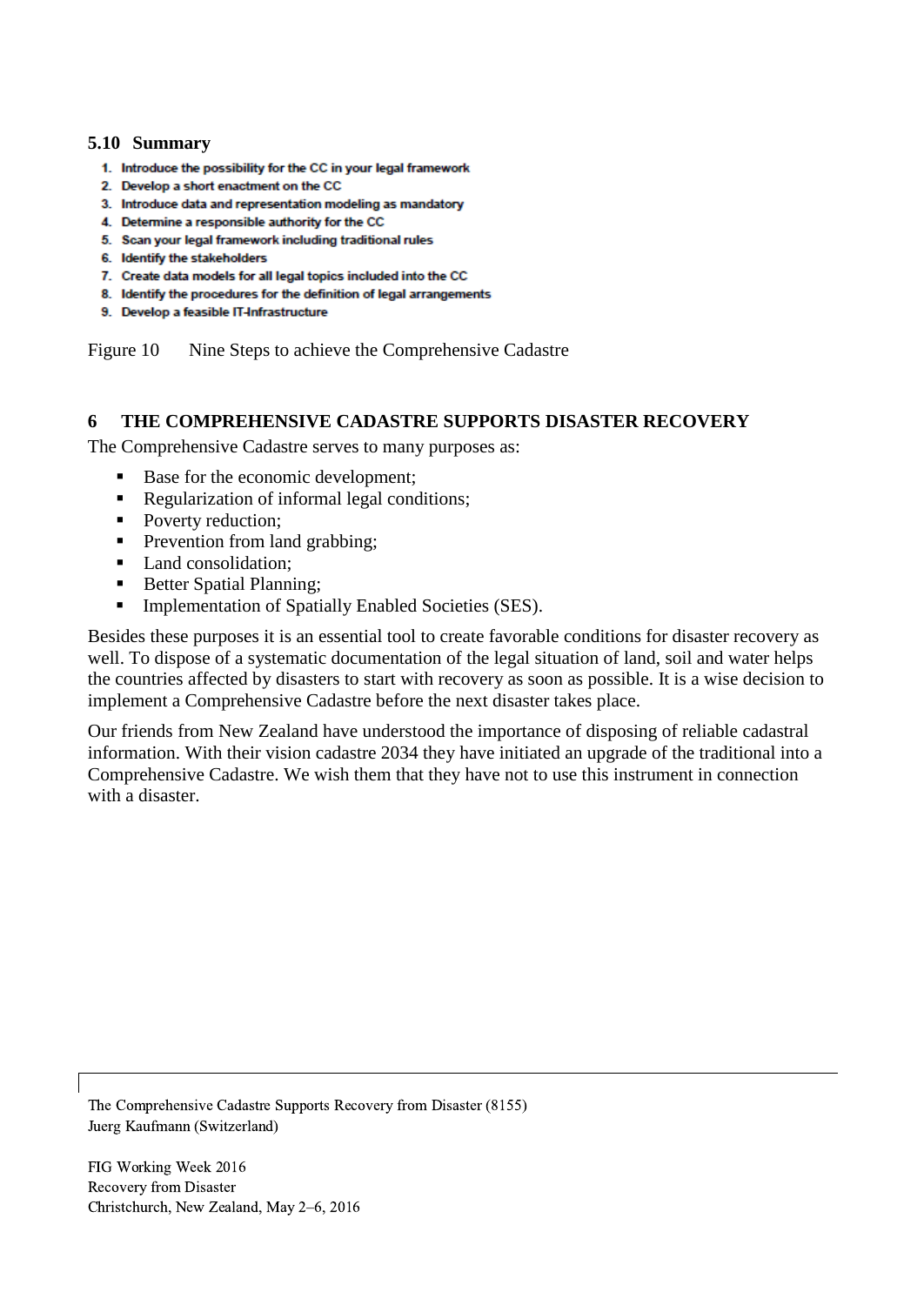

Figure 11 The vision Cadastre 2034 aims at the Comprehensive Cadastre in NZ

# **REFERENCES**

Kappeler Beat (2010) - Without the property right and its guaranty, the reconstruction will not be successful. NZZ

Kaufmann Jürg, Steudler Daniel (1998) Cadastre 2014 – A Vision for a Future Cadastral System. International Federation of Surveyors

Steudler D. Rajabifard, Editors (2012) Spatially Enabled Society. International Federation of Surveyors

ISO (2012) ISO19152:2012. Geographic Information – Land Administration Domain Model

Kaufmann J. Bigler H. (1970). New Techniques in Land Consolidation

Lüthy J. (2014) Geocentraleapps – an Integration Platform for a Spatially Enabled Society

LINZ (2014) - Cadastre 2034 - A 10-20 Year Strategy for developing the cadastral system: Knowing the 'where' of land-related rights

# **BIOGRAPHICAL NOTES**

Jürg Kaufmann, born 1942 and graduated from the Swiss Federal Institute of Technology in Zurich, founded 1988 his own company KAUFMANN CONSULTING, working in the field of cadastre and geomatics on national and international level. Among many involvements for the Swiss Development Agencies, the UN, the Worldbank, and for the federal and cantonal governments he was a member of the management board for the Swiss cadastral surveying system reform and the legislation team for the Swiss Law on Geoinformation.

From 2003 until 2010 he acted as a president of geosuisse, the professional Association for Geomatics and Landmanagement and he became a honorary member.

The Comprehensive Cadastre Supports Recovery from Disaster (8155) Juerg Kaufmann (Switzerland)